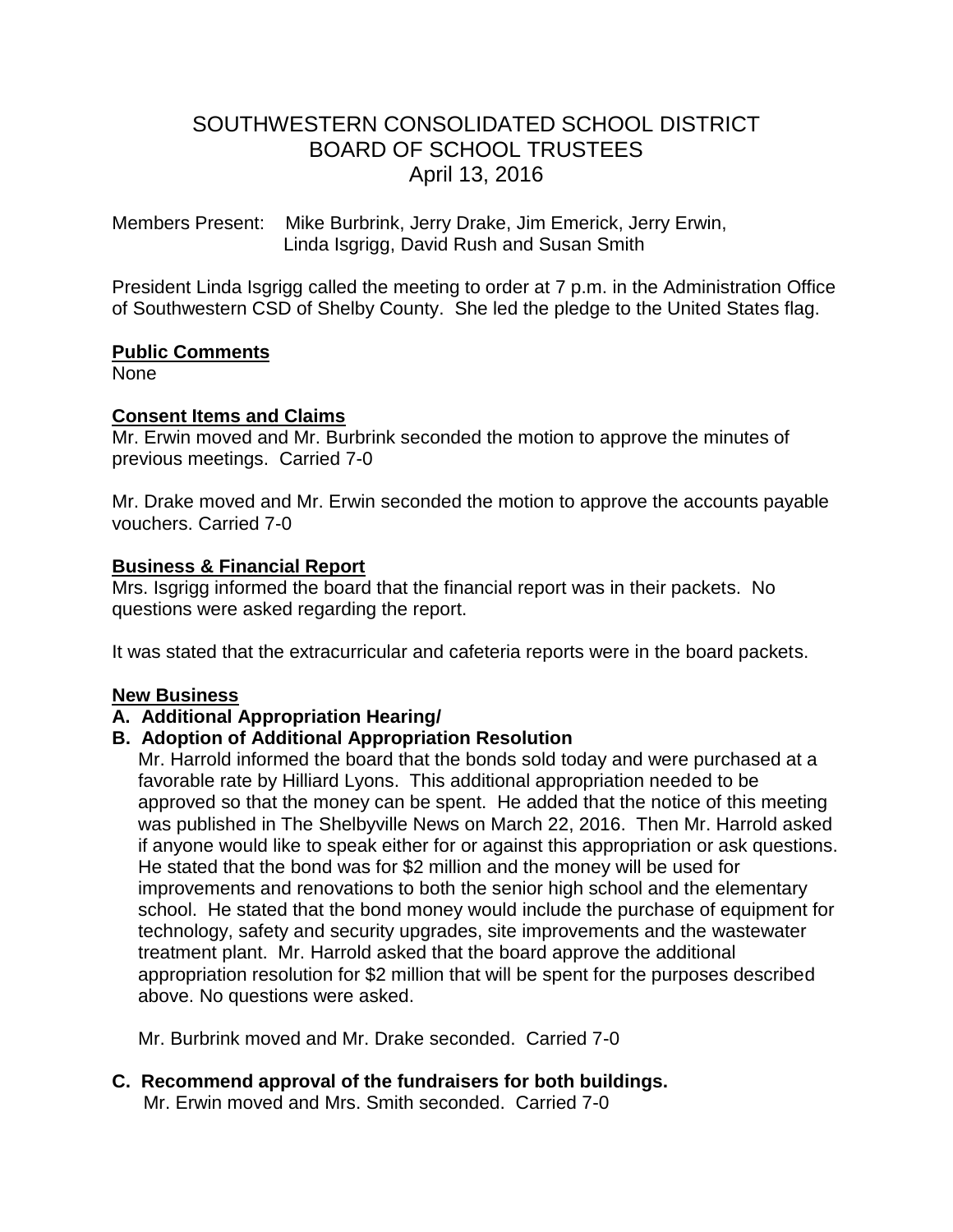**D. Recommend adoption of the following math programs: MathXL at SWHS and Pearson enVisionmath2.0 Indiana at SWE.**

Mr. Erwin moved and Susan Smith seconded. Carried 7-0

- **E. Recommend adoption of a resolution to transfer 2016 CPF Appropriation among different classifications within Location for \$50,000.00.** Mr. Erwin motioned and Mrs. Smith seconded. Carried 7-0
- **F. Recommend the extension of administrative contracts of Curtis Chase, Joshua Edwards, and Brady Days for an additional year.** Mr. Drake motioned and added that this would be an automatic rollover each year to keep them on 2 year contracts. Mrs. Smith seconded. Carried 7-0.

## **G. Recommend acceptance of the following donations:**

- \$50.00 from Mt. Auburn Christian Church for the Spartan Cupboard.
- \$50.00 from Mt. Gilead Baptist Church for the Spartan Cupboard.
- \$100.00 from Southern Indiana Irrigation for the FFA.
- \$100.00 from the Shelby County Ag Promotion for the FFA.
- \$63.00 from the Southwestern Athletic Boosters Club to the Athletic Department for the winter athletic awards.
- \$559.68 from Mt. Pisgah Baptist Church for the FCA

Mr. Emerick moved and Mr. Erwin seconded. Carried 7-0

## **H. Recommend the following professional leave requests:**

- Michele Bedwell and Bonnie Thopy to IASBO Annual Conference in French Lick, IN on May 12 & 13, 2016.
- Samuel Pfaff to AP Summer Institute at Western Kentucky University on June 27 – July 1, 2016. Mr. Erwin moved and Mrs. Smith seconded. Carried 7-0
- **I. Recommend approval of the following lunch prices for the 2016-17 school year.** Southwestern Elementary \$2.70. and Southwestern High School \$2.80. Mrs. Smith moved and Mr. Rush seconded. Carried 7-0

## **J. Recommend approval of the following field trips:**

- $\bullet$  6<sup>th</sup> grade field trip to Chicago, IL on Friday, May 6-7, 2016.
- FCA leaders to Indiana Wesleyan University in Marion, IN on July 8-20, 2016. Mr. Rush moved and Mr. Emerick seconded. Carried 7-0
- **K. Recommend the acceptance of the Early Literacy Grant in the amount of \$7,390.00.** Mr. Burbrink moved and Mr. Erwin seconded. Carried 7-0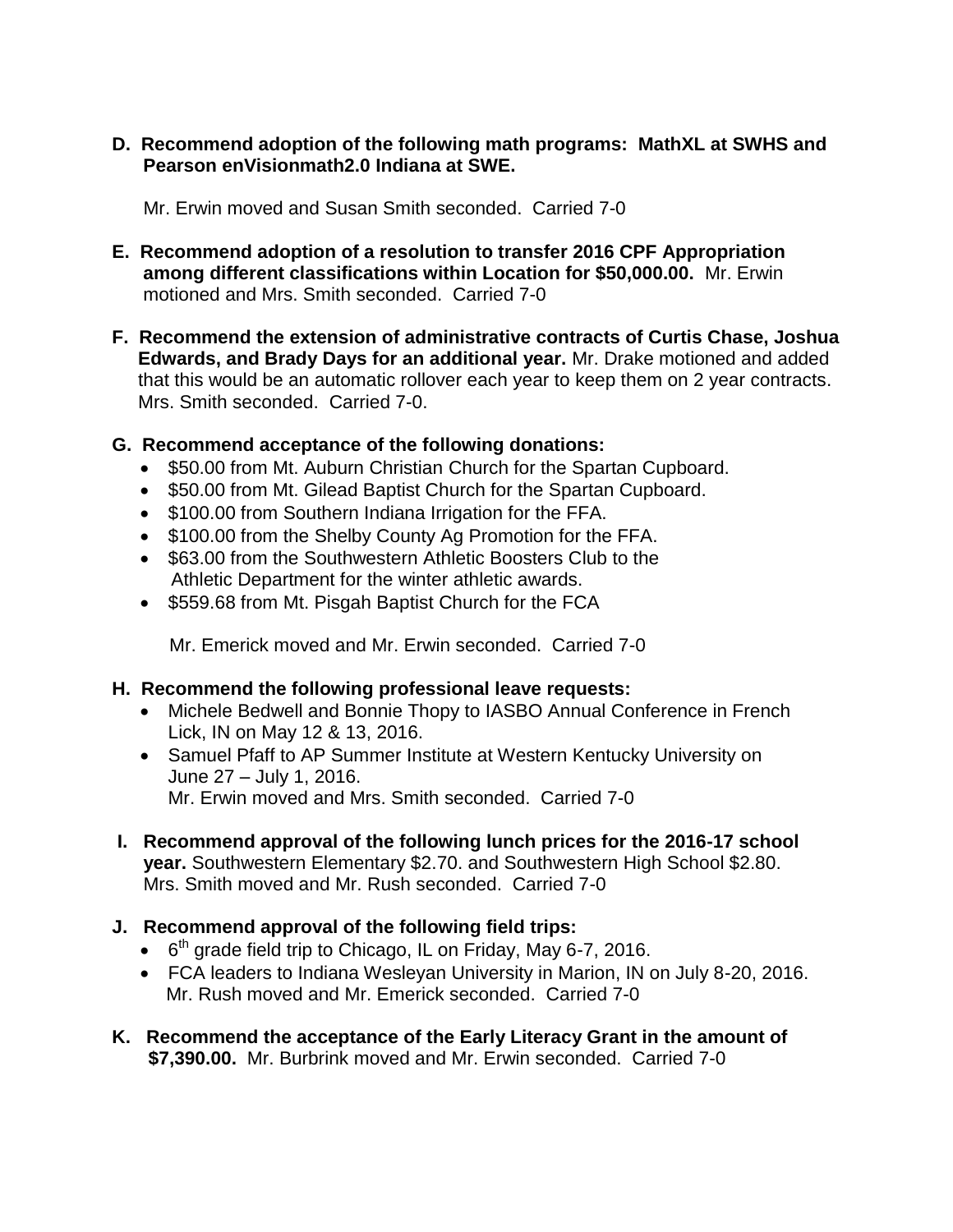- **L. Recommend adoption of revisions of the non-certified benefits.** Mr. Erwin moved and Mr. Burbrink seconded. Carried 7-0
- **M. Recommend adoption of the job description of Summer Technology Assistant.** Mr. Erwin moved and Mrs. Smith seconded. Carried 7-0
- **N. Recommend approval to post a vacancy for a Summer Technology Assistant for a maximum of 20 hours per week for 5 weeks.** Mrs. Smith moved and Mr. Erwin seconded. Carried 7-0
- **O. Recommend adoption of the Substitute Teacher Handbook.** Mr. Burbrink moved and Mr. Emerick seconded. Carried 7-0
- **P. Recommend adoption of revisions to the Southwestern High Ability Program's procedures and forms.** Mr. Erwin moved and Mr. Rush seconded. Carried 7-0
- **Q. Recommend approval of a quote from Central Indiana Hardware to install a manually operated partition at Southwestern Elementary for \$54,480.00**. Mr. Burbrink moved and Mrs. Smith seconded. Carried 7-0
- **R. Recommend approval to begin Southwestern C.A.R.E. (Childrens Art, Recreation, and Education Club for before and after school child care at the for the 2016-17 school year.** Christy Pappano presented information regarding this program to the board. Mr. Burbrink moved and Mrs. Smith seconded. Carried 7-0
- **S. Other**

 **Recommend approval for Mr. Hancock to be moved to administrative insurance benefits.** Mr. Burbrink moved and Mrs. Smith seconded. Carried 7-0

### **Food Service Director**

Mrs. Elliott, Food Service Director, made a presentation to the board. She said that there have not been many changes in the USDA regulations this year which has been a welcome change. She mentioned that the paid lunch equity tool she has currently been using to determine lunch and breakfast prices may be eliminated. This means that she would be free to determine the price. She stated that the cafeteria passed their administrative review, and food service was commended for a job well done. Mrs. Elliott was very honored to have been added to a list of Food Service mentors. She also told the board about some of her new recipes, and how she was utilizing the flat top grill at the elementary. She added that the catering business is doing well.

Mrs. Elliott stated that the Wellness Committee started a cooking club, "Cooking Matters", and the children will receive a recipe book at the end of the year. She said they have made pancakes with applesauce, banana pudding in a bag, meat loaves, omelettes, and lasagna. Also, last week during National Walking Day she said that 270 students and 30 staff members participated. Mrs. Elliott said the Colts videographer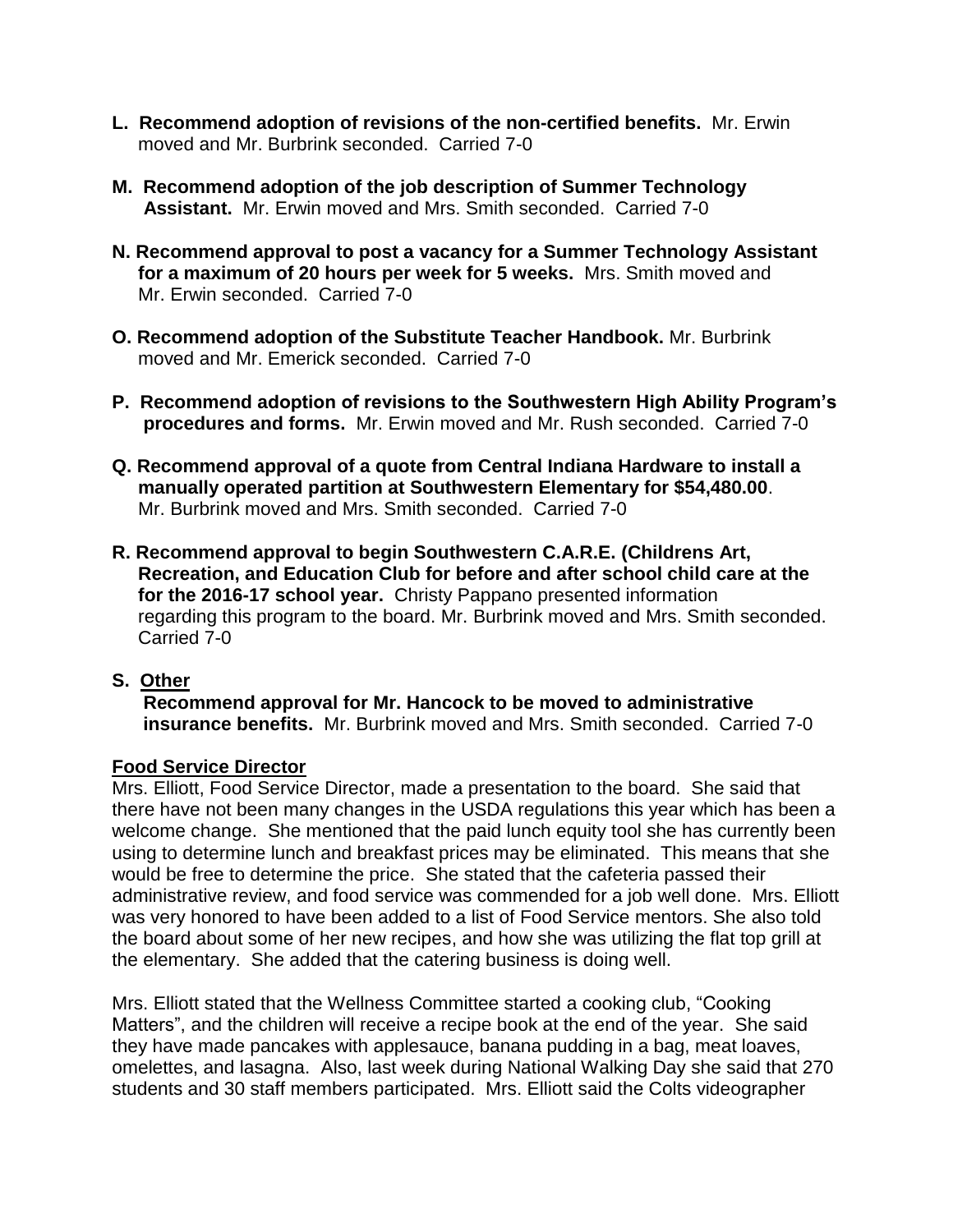came and Southwestern will be featured for the second time as the Colts School of the Week.

## **Principal's Report**

Mr. Chase thanked the board for his contract extension. He spoke on ISTEP testing and how seriously students took the test. He said that he asked teachers to notice if students were taking the test seriously and giving the tests their best effort. His final analysis was the out of 603 tests given among the  $7<sup>th</sup>$ ,  $8<sup>th</sup>$ , and 10<sup>th</sup> grade students 98.5% were taken seriously. Mr. Chase also spoke about a student that had taken the test in his office and informed him of how the questions could have been written better. Mr. Chase said that the student's thought processes were outstanding.

Mr. Edwards also thanked the board for his contract extension. He informed the board regarding kindergarten roundup. He stated numbers were close to what we have had in the past. He also said that ISTEP testing will be on Tuesday, April  $19<sup>th</sup>$ , and students would take the test in either their Math or English classes. He said that Spring Carnival is this Saturday from 11-4, and Waldron Elementary would be visiting tomorrow to see the things we are doing here.

## **Superintendent's Report**

Dr. Maurer explained the bond process to the board and stated that the winning underwriter submitted a bid with a bond premium of just under \$60,000.00. She said those are additional dollars the underwriter was willing to give to us to purchase the bonds. Dr. Maurer explained that one option was to take the \$60,000.00 and put it in the bond interest account and use it to make the next two bond payments or the second option, which the committee chose, was to decrease the borrowing amount by approximately \$60,000.00 so that the total proceeds received would not exceed \$2 million. She said the second option would decrease the principal payments in the last year of repayment (July 2022 and January 2023) and increase the principal payments in budget years 2019 through 2021 so that Southwestern's total payments remain steady. Because this was the more conservative option, this was the committee's choice.

## **Personnel**

## **A. Staff Leaves/Resignations/Terminations**:

- Laura Donadio as elementary teacher effective April 1, 2016.
- Chris Lakes as varsity boys' tennis coach.

Mr. Burbrink moved and Mr. Erwin seconded. Carried 7-0

### **B. Recommendations to Hire:**

- Karissa Lory as an elementary teacher for the 2016-17 school year at \$32,000.00.
- Lori Drake as art substitute needed for the remainder of the 2015-16 school year.
- Jama Schmitt as first grade substitute for the remainder of the 2015-16 school year.